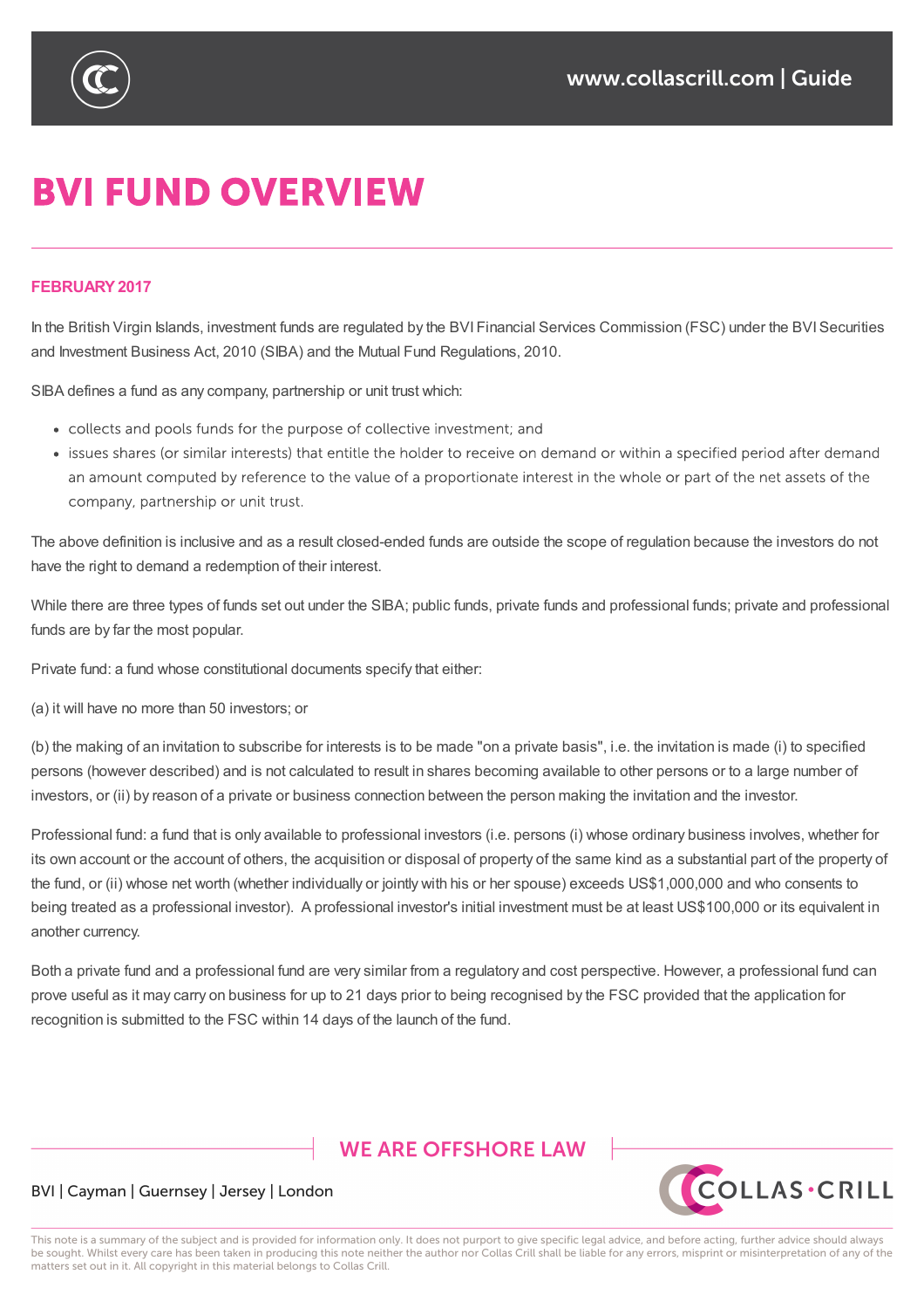The recognition or registration procedure for funds with the FSC is relatively straightforward requiring the submission of:

- evidence of the formation of the entity (i.e. copies of the certificate of incorporation and memorandum and articles of association):
- completed application form and offering document; and

recognition is submitted to the FSC within 14 days of the launch of the fund.

• evidence of the type of fund, for instance, an extract of the subscription agreement showing the professional investor declaration.

Any private or professional fund that intends to make an offer of its interests or shares must include the prescribed investment warning in a prominent place in the offering document. The subscription agreements must include a written acknowledgement from any new investor that it has received, understood and accepted the investment warning. Professional funds should also include statements in their constitutional documents as to its professional fund status.

A private or professional fund must appoint a manager, an administrator and a custodian (although application may be made to the FSC to exempt a fund from appointing a manager and/or custodian). Such funds are also required to have 2 directors but they need not be resident in the BVI and appoint a local authorised representative who will accept service on behalf of the fund in the BVI.

Ongoing regulatory requirements for professional or private funds include:

- notice to the FSC within 14 days of any change to the composition of the board, change in place of business and amendment of constitutional documents and new or amended offering documents;
- notice to the FSC at least 7 days prior to the appointment of any new functionary (including custodians, administrators, prime brokers and managers) and, in the case of a functionary ceasing to act, notice within 7 days of the cessation or resignation;
- filing audited accounts within 6 months of the financial year end;
- · filing annual returns by 30 June each year;
- notice to the FSC of any material change to the nature and scope of business as soon as reasonably practicable; and
- payment of annual fees.

Once recognised, the fund is then subject to the supervision of the FSC which is authorised under SIBA to direct the fund to furnish information or provide access to any records, books or other documents which are deemed necessary to ascertain compliance with SIBA.

SIBA further provides that any fund's certificate of recognition may be cancelled or made subject to conditions if, inter alia, the fund has breached any regulations or conditions of its certificate, has been convicted of an offense, is carrying on business in a manner detrimental to its investors or to the public interest, or is declared bankrupt or is being wound up or dissolved.

In addition to the relatively straight forward regulatory regime and application process described above, the BVI offers other benefits such as:

• Statutory exemption from local taxation. There is no requirement or need to obtain any certificate or undertaking to that

### **WE ARE OFFSHORE I AW**



#### BVI | Cayman | Guernsey | Jersey | London

This note is a summary of the subject and is provided for information only. It does not purport to give specific legal advice, and before acting, further advice should always be sought. Whilst every care has been taken in producing this note neither the author nor Collas Crill shall be liable for any errors, misprint or misinterpretation of any of the matters set out in it. All copyright in this material belongs to Collas Crill.